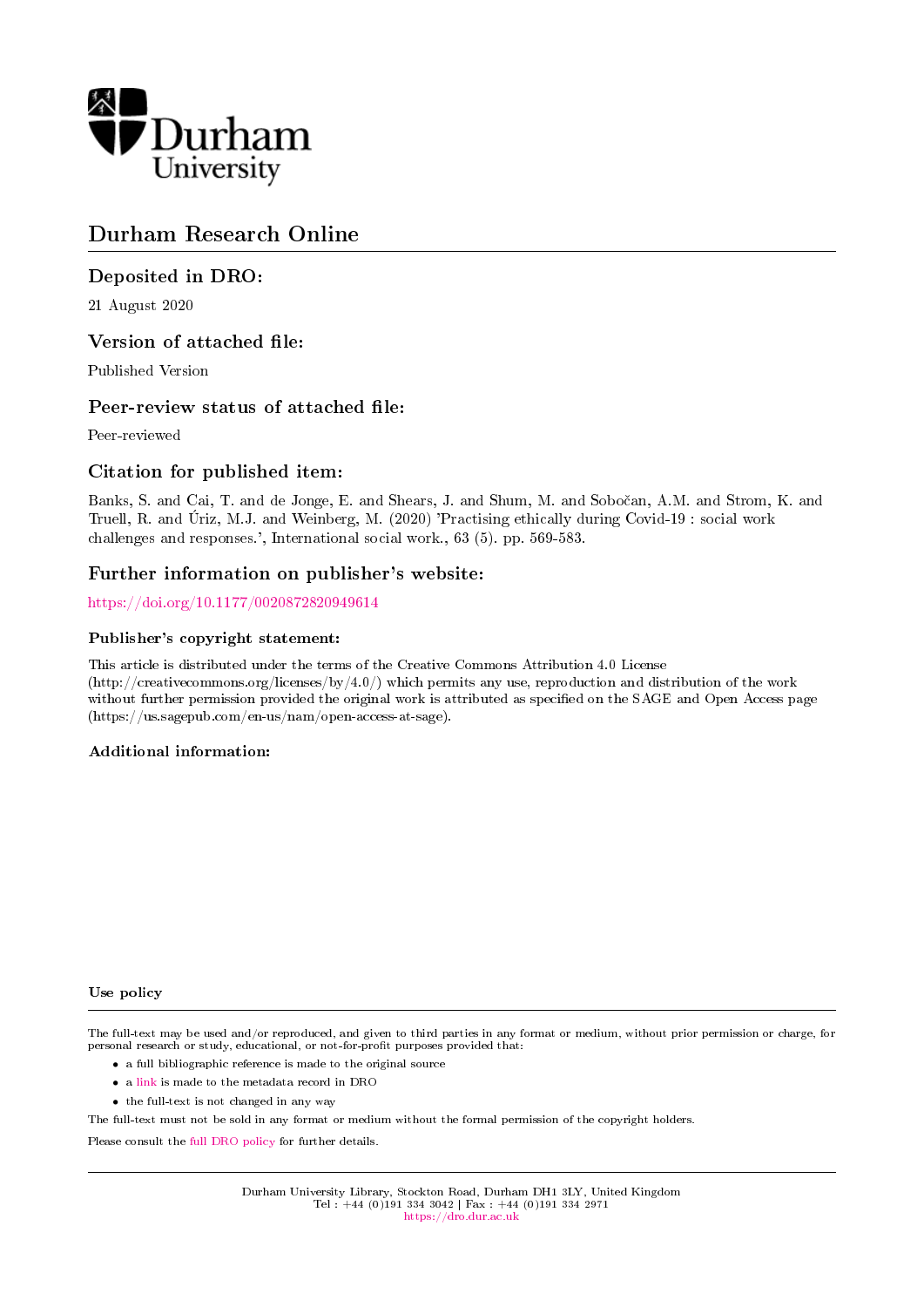*Article*



# **Practising ethically during COVID-19: Social work challenges and responses**

*International Social Work* 1–15 © The Author(s) 2020  $\circledcirc$   $\circledcirc$ 

DOI: 10.1177/0020872820949614 Article reuse guidelines: [sagepub.com/journals-permissions](https://uk.sagepub.com/en-gb/journals-permissions) [journals.sagepub.com/home/isw](https://journals.sagepub.com/home/isw)



**Sarah Banks** Durham University, UK

**Tian Cai** Durham University, UK

**Ed de Jonge** University of Applied Sciences, The Netherlands

**Jane Shears** British Association of Social Workers & IFSW Ethics Commission, UK

**Michelle Shum** Hong Kong Baptist University, Hong Kong

**Ana M. Sobočan** University of Ljubljana, Slovenia

**Kim Strom** University of North Carolina at Chapel Hill, USA

**Rory Truell** IFSW Secretary-General, Switzerland

**María Jesús Úriz** Public University of Navarre, Spain

# **Merlinda Weinberg**

Dalhousie University, Canada

**Corresponding author:**

Sarah Banks, Department of Sociology, Durham University, Durham DH1 3HN, UK. Email: [s.j.banks@durham.ac.uk](mailto:s.j.banks@durham.ac.uk)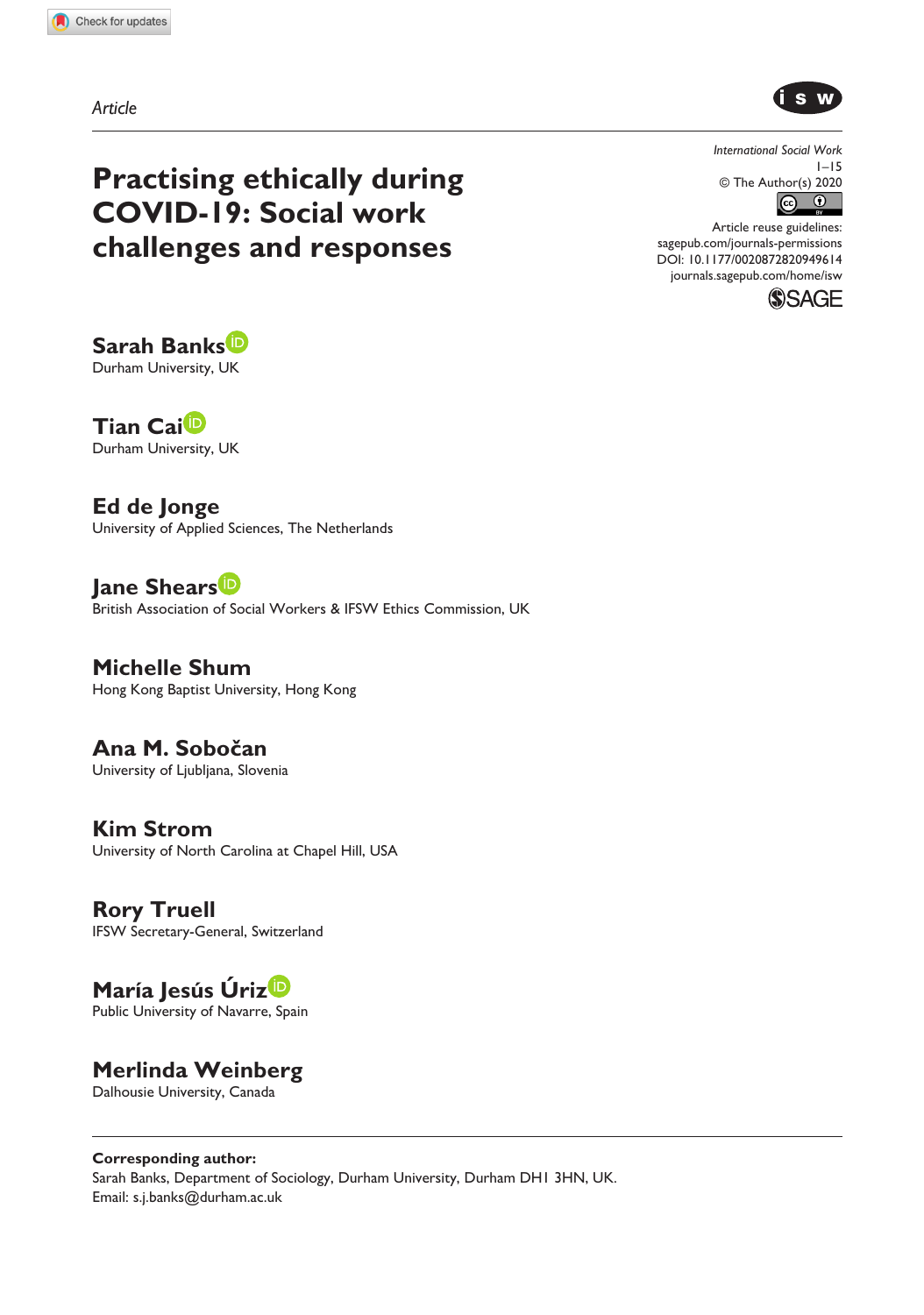### **Abstract**

This article draws on findings of an international study of social workers' ethical challenges during COVID-19, based on 607 responses to a qualitative survey. Ethical challenges included the following: maintaining trust, privacy, dignity and service user autonomy in remote relationships; allocating limited resources; balancing rights and needs of different parties; deciding whether to break or bend policies in the interests of service users; and handling emotions and ensuring care of self and colleagues. The article considers regional contrasts, the 'ethical logistics' of complex decision-making, the impact of societal inequities, and lessons for social workers and professional practice around the globe.

### **Keywords**

COVID-19, ethical logistics, ethics, inequities, pandemic, social work

## **Introduction: Ethics and COVID-19**

COVID-19 radically changed many aspects of people's lives and livelihoods during the first half of 2020. Conditions have worsened for those with whom social workers usually work – people already on the margins of society, suffering poor health, poverty, racism and other forms of oppression and inequality. Social isolation has increased, jobs have disappeared and some social services have been reduced. Social workers have struggled to continue to do their work – having to adapt and innovate to meet new needs and reprioritise the most urgent and important aspects of their roles.

The pandemic raises many political, professional and personal challenges for policymakers, social workers and people who use social work services. At the heart of these challenges lie ethical questions such as the following:

- What kind of society do we value?
- How should we weigh the state of the economy against population health, or individual freedom against the public good?
- Who should be allocated scarce ventilators, hospital beds, food parcels, foster care or a place in a domestic violence shelter?
- How do we decide whether it is more caring and responsible to visit an isolated older person, or to stay away?

These are questions about matters of rights, responsibilities, justice, community, solidarity and care. In this article, we consider the ways in which these questions have implications for social work practice, particularly as they are answered by governments, employers, citizens and social workers themselves. We also reflect on how social work's core ethical values based on human rights, social justice and professional integrity (International Federation of Social Workers [IFSW], 2018) influenced the responses of social workers to the conditions created by the pandemic and may bring them into dialogue or conflict with health care and other professionals (McAuliffe, 2014).

# **The study**

In May 2020, a group of social work academics in partnership with the IFSW conducted a study to gain a snapshot of the ethical challenges faced by social workers globally. Against a backdrop of diversity in the nature and practice of social work, the study took place at a point in time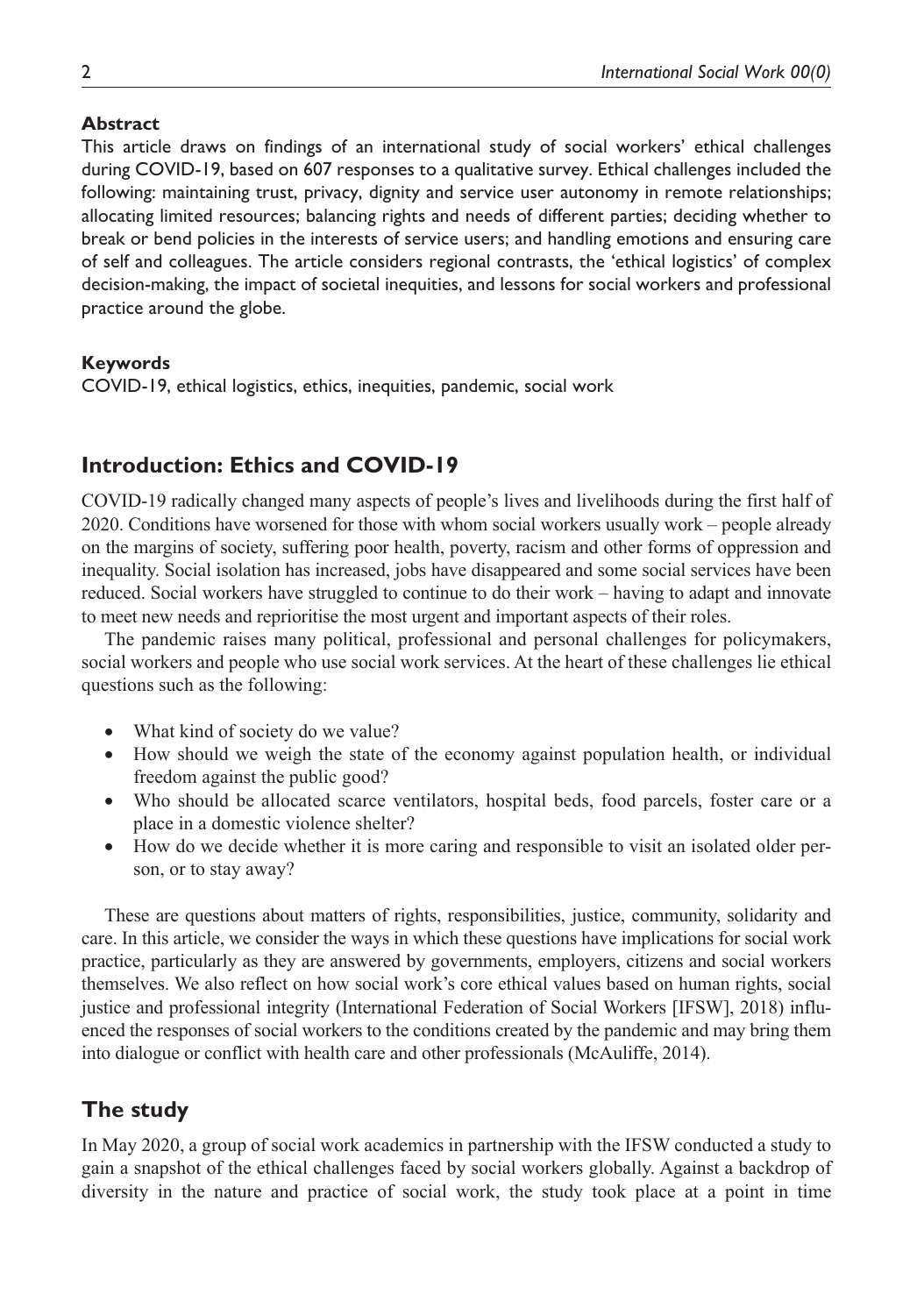characterised by variation across regions and nations in the impact of the virus and national responses. Some countries had imposed strict stay-at-home orders, while others had partial lockdowns or only limited precautionary measures. The respondents, therefore, represent social workers in a wide range of situations, although the study is based on information given at one point in time (6–18 May 2020).

There have been several international surveys and reports on how social workers are responding during the pandemic (e.g. IFSW, 2020; Truell, 2020), and many country-specific reports from member associations of IFSW (see [www.ifsw.org/updated-information-on-ifsw-and-the-covid-](www.ifsw.org/updated-information-on-ifsw-and-the-covid-19-virus)[19-virus\)](www.ifsw.org/updated-information-on-ifsw-and-the-covid-19-virus). The aim of this study was to focus specifically on the ethical dimensions of social workers' everyday practice amid COVID-19. It sheds a spotlight on the often-invisible labour undertaken by social workers to respect people's rights, weigh up risks, be fair and compassionate, and advocate for socially just change.

Our aim was to gain qualitative insights into matters relating to ethics in practice, rather than quantify the incidence of different types of ethical challenge. The objectives were to understand and identify the specific ethical challenges arising in the circumstances of COVID-19; how social workers were responding; the moral impact on social workers; and what further guidance could be given to support ethical decision-making in a crisis.

#### **Study methods**

An online survey form was used to ask two main questions (see Banks et al., 2020, for more details):

- 1. Briefly describe some of the ethical challenges you are facing/have faced during the COVID-19 outbreak.
- 2. Please give more details of a particular situation you found ethically challenging.

Ethical challenges were described as 'situations that give you cause for professional concern, or when it is difficult to decide what is the right action to take'.

Invitations to participate were distributed electronically by IFSW and research team members via national and provincial associations and other professional and academic networks. Responses were received from 505 social workers, including 74 social work students, and several social work academics. Several of these responses were based on phone/video interviews using the survey questions. In addition to the 505 survey responses, 11 interviews were undertaken in Hong Kong, China, with social workers/managers. The Japanese Federation of Social Workers also translated one question about what ethical challenges were being faced, and 91 additional responses were received via the four Japanese associations. The Hong Kong and Japanese responses were analysed along with the 505 main survey responses, making a total of 607.

The original online survey form was available in Chinese (simple and complex), Dutch, English, French, Spanish and Slovenian. This inevitably influenced the responses gained from different parts of the world, details of which are given in the report (Banks et al., 2020). Respondents came from 54 countries. Almost 80percent self-identified as female, with over half having more than 11years' experience in social work. The respondents are not a representative sample, and we need to bear in mind that people replying would tend to be those with awareness of the study, Internet access, familiarity with the languages of the survey, and for whom the idea of 'ethical challenges' resonated.

Research team members shared the task of undertaking preliminary analyses of survey responses, with those in languages other than English being read and summarised by native speakers. Questions of meaning and translation were checked within the group. One controversial issue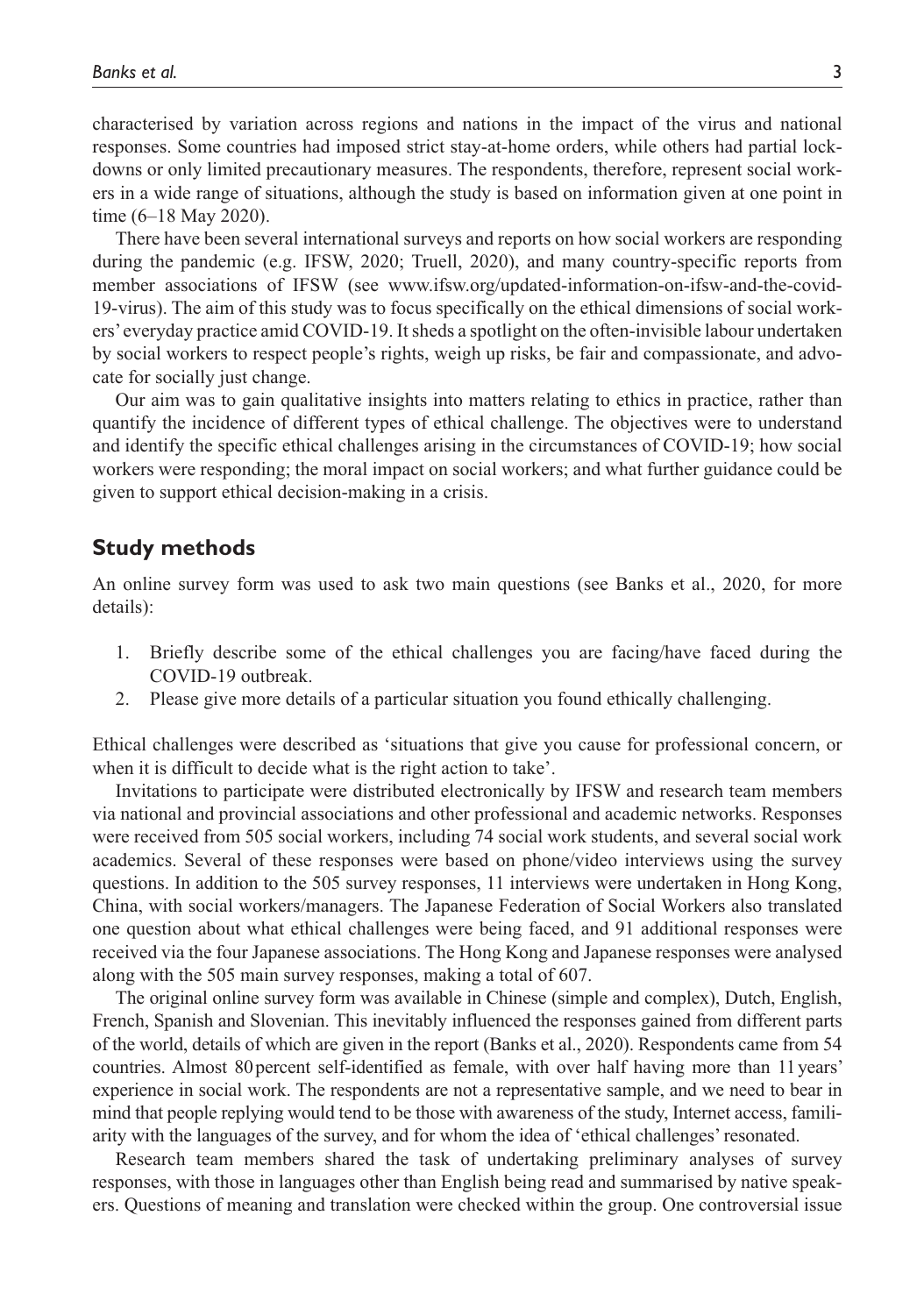was how to refer to people who use or need social work services. Terminology varies between countries and organisations – including 'clients', 'patients', 'customers', 'consumers', 'people with experience', 'experts by experience' or simply 'people'. To avoid cumbersome or ambiguous language, we decided to speak of 'service users' in publications about the research (except when we are quoting respondents who used different terms). We recognise that the people we are referring to are people first and users/potential users of services second.

### **The variety of ethical challenges for social workers**

Based on our analysis of the responses, we identified six key themes relating to social workers' ethical challenges, as summarised below. A much fuller discussion of each theme, illustrated with specific examples from the survey respondents, can be found in the research report (Banks et al., 2020):

### *Creating and maintaining trusting, honest and empathic relationships via phone or Internet with due regard to privacy and confidentiality, or in person with protective equipment*

It is difficult to stay in contact with clients with lockdown in place . . . Our clients in townships and rural areas and informal settlements live in unhygienic circumstances . . . Yet telephonic counselling is challenging due to poor reception. Many clients also change their cell phone numbers so you can't get them. None of them have landlines. Skype, etc, is not viable due to data costs and reception. (Social worker, South Africa)

The most common issue raised worldwide reflected the difficulties caused by physical distancing requirements, particularly 'teleworking' from home via phone and Internet when privacy could not be ensured due to the presence of social workers' and/or service users' family members. Furthermore, some service users could not access or use the technology. Social workers reported difficulties with video calls, being unable to evaluate conditions in a home or detect potentially abusive relationships without being able to see people, look them in the eye, or smell and feel the living space. Even when face-to-face meetings could take place, the use of personal protective equipment (PPE) impeded communication, the ability to pick up non-verbal cues, the experience of empathy and the possibility of using touch as a gesture of caring or reassurance.

### *Prioritising service user needs and demands, which are greater and different due to the pandemic, when resources are stretched/unavailable and full assessments are often impossible*

We are running into many cases of depression, anxiety and homeless people, without medical plans and without family members. Worse still, on many occasions we have contacted many government agencies to seek help for our service users and we have no response. (Social worker, Puerto Rico)

Ensuring fair distribution of material resources and social worker time is always an issue in social work. However, in pandemic conditions, this became much more challenging and distressing, as demands increased while some services closed or were restricted, and social workers were instructed to prioritise urgent situations. Without being able to do home visits or face-to-face meetings, social workers reported it was much more difficult to assess needs fairly.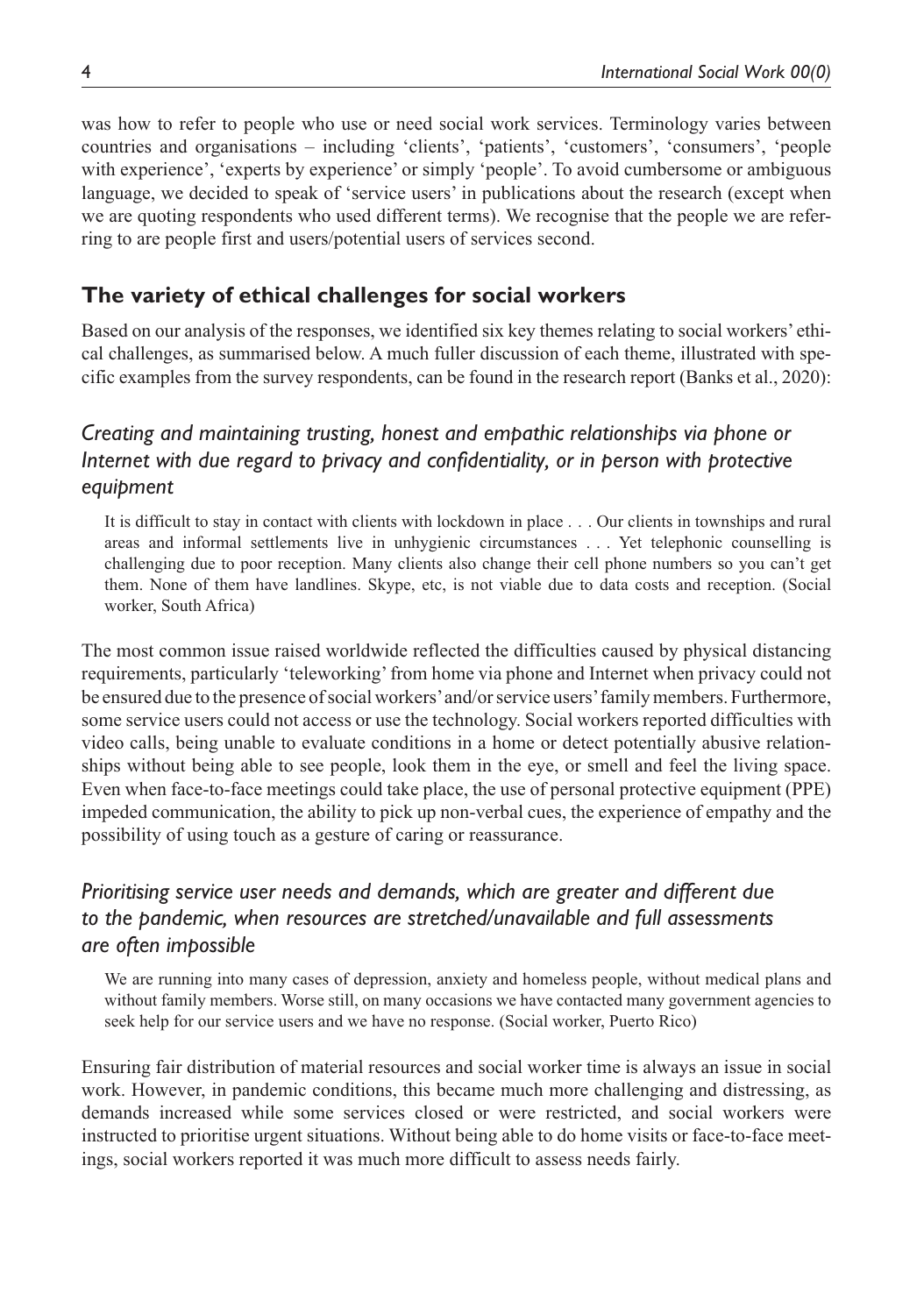### *Balancing service user rights, needs and risks against personal risk to social workers and others, in order to provide services as well as possible*

Some looked after children are highly stressed by the Covid-19 outbreak and being creative and flexible around supporting them is very important in my view. (Social worker, UK)

Undertaking risk assessments and managing risk (including risk to self) is an expected part of social workers' roles. However, in COVID-19 conditions, many everyday social work activities (home visits, face-to-face meetings, escorting service users, working in residential settings) have become regarded as risky in terms of spreading or contracting the virus. Deciding when to have face-to-face contact, whether to breach government or agency policies and guidelines, weighing up the social welfare needs of service users against the health risks to all concerned (including the workers' families) were commonly expressed ethical challenges.

### *Deciding whether to follow national and organisational policies, procedures and guidance (existing or new) or to use professional discretion in circumstances where the policies seem inappropriate, confused or lacking*

To what extent am I allowed to trust my common sense and professional senses and not follow these guidelines? (Social worker, The Netherlands)

Many social workers were strongly critical of government and agency policies and rules, particularly newly created procedures for operating during the pandemic, which diminished service users' rights to receive services and assessments or to give consent for interventions. In some cases, they reported deciding to break rules to visit an isolated person, transport foster children in their own cars, purchase protective equipment for service users with their own money or arrange hospital payments through their own bank accounts.

### *Acknowledging and handling emotions, fatigue and the need for self-care, when working in unsafe and stressful circumstances*

We are feeling helpless, pointless, unheard and unsupported . . . Hospital management are absolutely failing to back up the multi-disciplinary team. Social workers are broken down. (Hospital social worker, Malta)

As would be expected in crisis conditions, social workers reported heightened emotions, ranging from fear and anxiety (about health risks), through grief and sadness (at people's loss and poor living conditions), to guilt and shame (at not being able to do more). They found particularly distressing occasions when they could not visit people in need and when they knew they were complicit in dangerous and unjust practices, such as supporting the discharge of hospital patients to care homes without the patients or care home staff and residents being tested for COVID-19. Feelings of stress and exhaustion and not being valued or recognised as key workers were commonplace. Some respondents reported more positive emotions, including joy and pride, when a risky practice was successful or a service user turned a corner.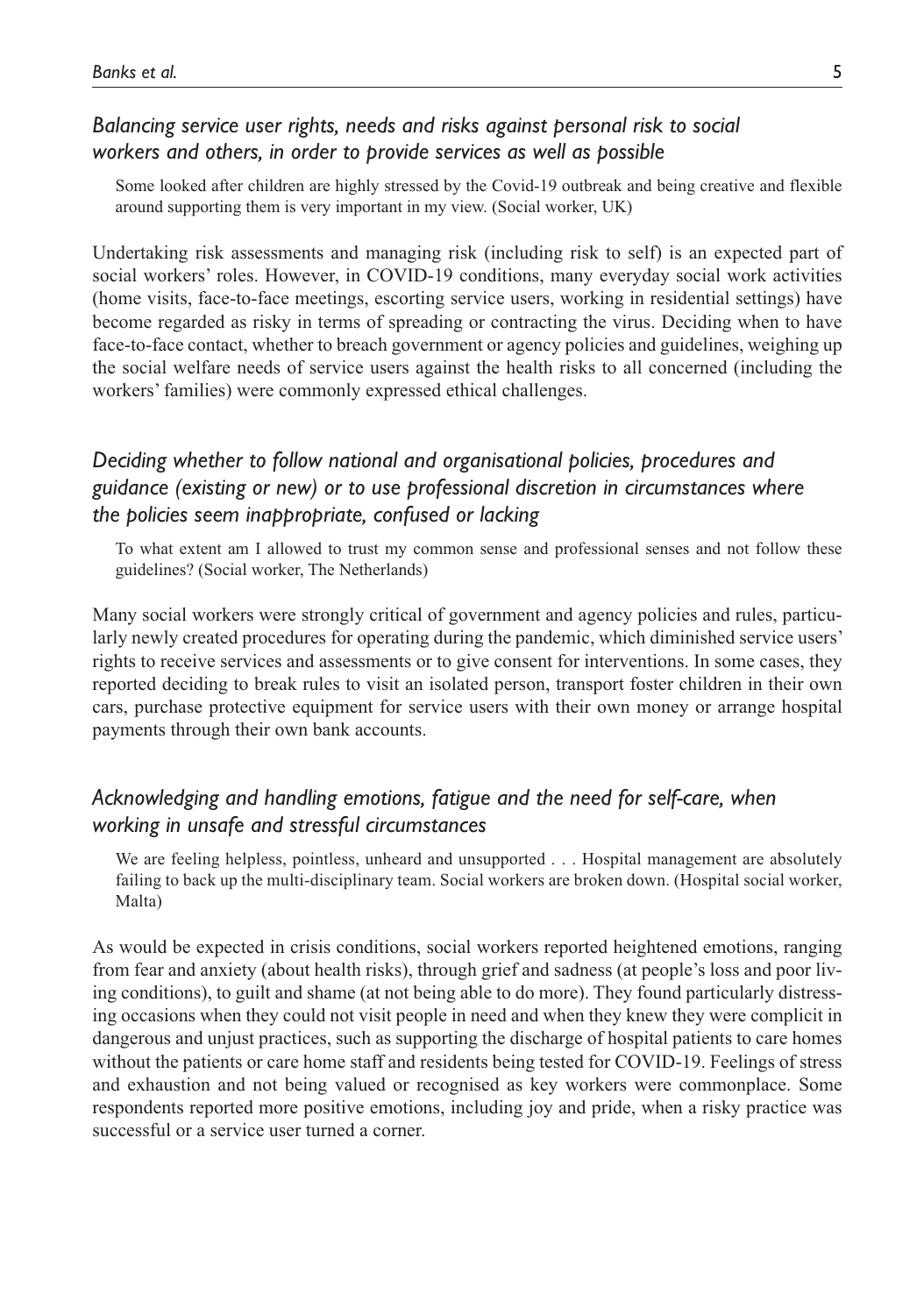### Using the lessons learned from working during the pandemic to rethink social *work in the future*

I understand my country's system is not as efficient compared to others, [it has a] lack of resources unlike other countries. But the system we have needs to step up further with or without Covid. As a social worker, it is not a work of one, it needs togetherness and cooperation from different agencies to help with the decision making. (Social worker, Brunei)

In their replies to the study questions, the majority of respondents focused on their immediate ethical challenges and ways in which systems could be improved to support them in the here and now. However, several used the opportunity to step back and consider how social work services could be better equipped to operate in future pandemics and other crises. They also noted the need for strengthened social welfare systems, better inter-disciplinary work, more integrated health, social care and economic support systems and the need for greater recognition of the social work role.

Having briefly outlined the main types of ethical challenge faced by social workers, we will now discuss in more depth several issues identified by the research team as worthy of further exploration. These relate to the similarities and differences in the ethical challenges faced by social workers in different regions; the complex 'logistics' of ethical decision-making and sustaining ethical practice during the pandemic; the exacerbation of gross inequities in societies worldwide caused by the pandemic and government responses; and the need to rethink and reconstruct social work for the future.

#### **Regional similarities and differences**

One of the questions the research team wished to explore was the extent to which social workers in different countries or regions experienced distinctive ethical challenges, influenced perhaps by culture, type of political and social welfare regime, and the way that social work is practised. Might differences in the balance of service provision by state, private or non-governmental organisations, or the balance of community work, group work or case work be reflected in the challenges reported by respondents? We concluded that all of these factors contributed to the context in which ethical challenges occurred and the options for resolving them, but the actual ethical concerns expressed by social workers (relating to rights, dignity and fairness, for example), were remarkably similar across countries and cultures.

In regions, countries and neighbourhoods with poor social infrastructure, sanitation, housing and income levels, social workers often undertake more social and community development work. During the pandemic this appears to have intensified. In Pakistan, for example, a social worker from a non-governmental organization (NGO) reported that 'Many older people in Pakistan are illiterate and religious. They did not accept the existence of COVID-19, regarding it as "fake news" and flouting the lock-down'. This social worker was distributing food and hygiene products to vulnerable groups, and his challenge, as a young man, was in trying to educate older people about how to take precautions against the virus. While this may seem a world away from urban Japan, a Japanese social worker working in a centre for people with disabilities reported a similar challenge: 'Some of our clients cannot fully comprehend COVID-19 risks and behavioural restrictions are stressful for them, therefore to prevent them wandering around and getting infected, we have to act proactively.' Staff quickly prepared a business continuation plan, constantly revising it according to the situation and letting service users and their families know about changes.

Concern about digital work becoming the norm was expressed as much in North America and Europe, where the use of 'teleworking' and agile working was common before the pandemic, as it was in Latin America, Africa and South Asian countries, where Internet connections are poor or non-existent for more people. As a social worker in Puerto Rico commented,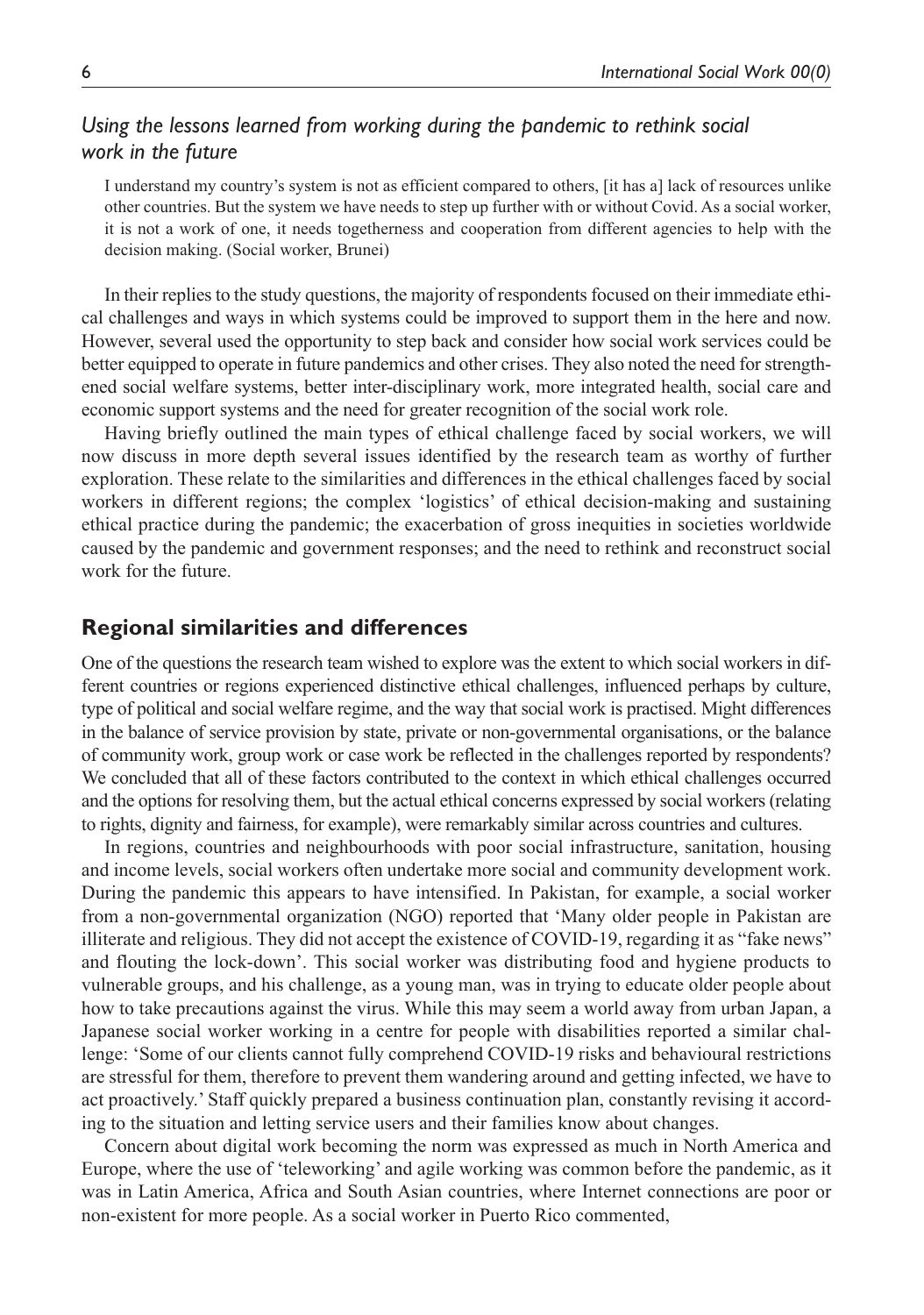Some colleagues do not even have wifi to connect, and use the hotspot of their cell phone . . . those [service users] who do not have the means and do not have technology, may need to attend our offices . . . because they do not have . . . the financial and technical resources to use video conferencing.

In other places like this part of Puerto Rico, without access to the technology, some respondents reported continued face-to-face or in-home service delivery, giving rise to greater health risks for both social workers and service users. Even in places with good levels of technology, social workers reported efforts to keep offices and centres open where possible and resume services to people in greatest need. In a Hong Kong Community Service Centre, for example, due to social workers' concerns about the mental health effects of social isolation on older service users, many of whom do not use the Internet, some groups and programmes were restarted relatively quickly with physical distancing measures in place.

In many Asian, Latin American and African countries, not only did social workers offer education about hygiene and distribution of masks and sanitising products, but some were also involved in testing for COVID-19 and contact-tracing in local communities. In mainland China, for example, social workers were called upon by the government to help implement the lockdown, including taking residents' temperatures, checking digital health codes and making home visits to trace suspected cases and their contacts. While in China this role may be hard to contest, in some other countries social workers noted that their skills and expertise were not being properly respected, as they were being asked to take on basic public health roles when they are qualified in making therapeutic, clinical and community development interventions.

Despite great variation in social work roles and practice contexts internationally, many similar ethical struggles were reported. Common ethical challenges involved respecting people's rights and dignity when it is difficult to meet them or see their faces; fairly prioritising scarce resources; securing or improving living conditions; and challenging injustice in policies and practice. Although social workers in various settings and parts of the world acted differently when faced with the same ethical issue (e.g. the Pakistani social worker provided equipment and offered education to users of services, whereas the Japanese social worker also produced a business plan), their accounts showed many of them making great efforts to make considered decisions and take what they considered to be the right actions in the circumstances. Several social workers also expressed distress when political messages undermined professional guidance and put service users at risk, a factor that would particularly affect those under populist regimes, where political leaders denied the seriousness of the pandemic.

#### **The logistics of practising ethically**

I am seeing the task of carrying on delivering social work during this period as a kind of intriguing puzzle that loads of very creative and determined people are trying to solve. (Independent social worker, UK)

The impact of the pandemic has, on the one hand, sharpened the focus on existing structural inequalities, disadvantage and human rights violations, while simultaneously creating an altered reality within which social workers negotiate practice. As discussed earlier, the 'new normal' in emergency pandemic conditions (as opposed to what might be a post-pandemic 'new normal') entails curtailing service users' rights, greater restriction and rationing of services. This occurs within a climate where taken-for-granted features of a social worker's every day role (home visits, face-to-face meetings, case conferences or referral to community-based services) entails consideration of numerous hitherto unexpected where taken-for-granted features of a social worker's every day role (home visits, face-to-face meetings, case conferences or referral to communitybased services) entails consideration of numerous hitherto unexpected risks. The practical effort required to arrange and conduct a virtual or real home visit or meeting is matched by the ethical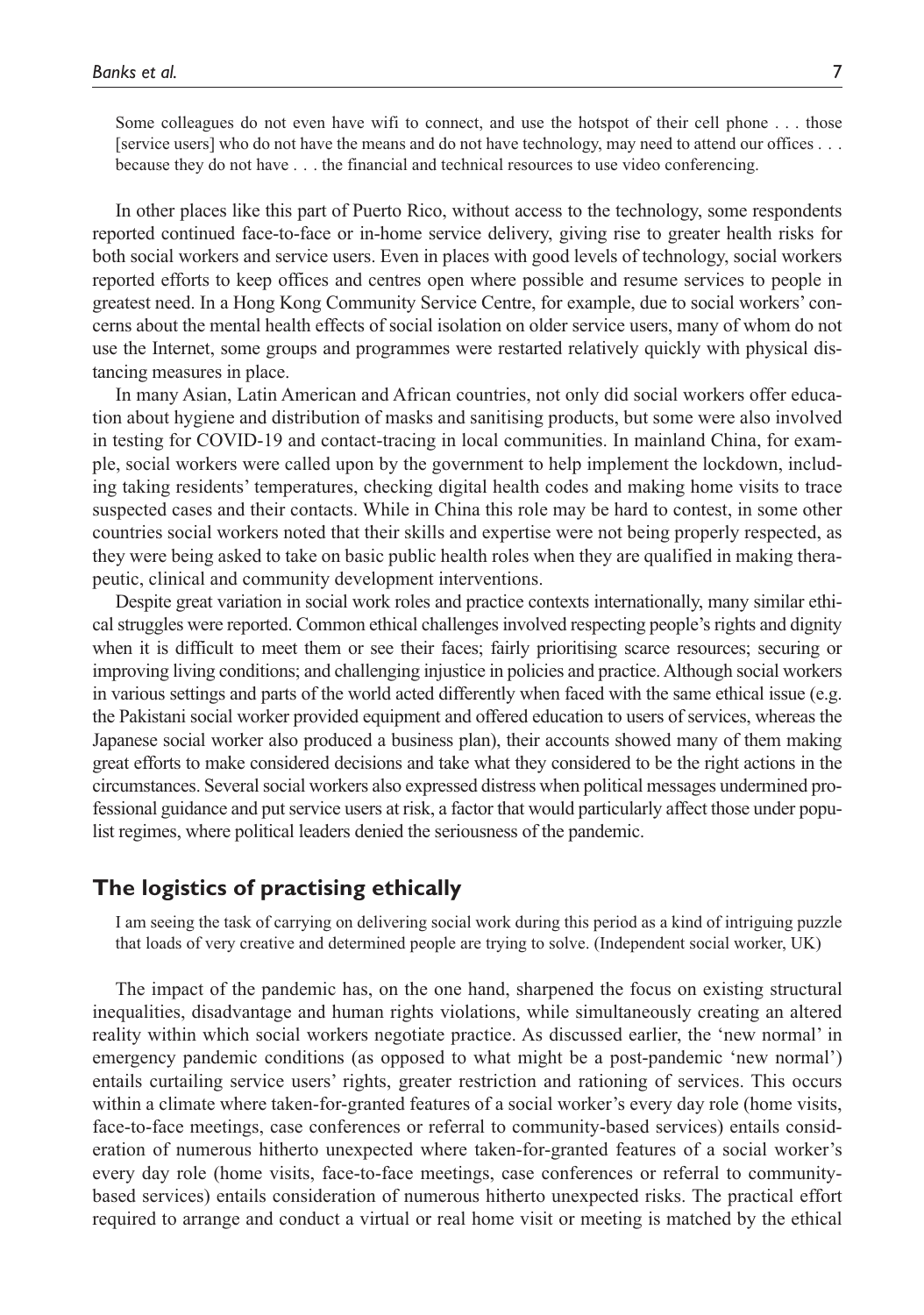work on the part of social workers and their managers to identify possible courses of action, judge which proposed course of action is right in the circumstances, decide whether and how to implement it, and then handle the emotions and stress it may generate for all concerned.

One way of encapsulating the complexity and strategic aspects of this process might be to think of it as involving a kind of 'ethical logistics'. Logistics is a term used, originally in a military context, to refer to 'the procurement, maintenance and transport of materials, people and facilities' (Subramanian, 2018: 154). It is used in many fields, from disaster management to health care (Blandine et al., 2018), and certainly applies to the marshalling of equipment, medicines, facilities and expertise that has been taking place in all countries during COVID-19. Using the concept of logistics in the context of ethical decision-making in social work highlights the complexities and difficulties of this process, which requires the assembling of psychological, emotional and material resources strategically in the right place, at the right time, for the right reasons. In social work ethics, we tend to draw on concepts such as 'professional ethical wisdom' or 'ethics work' (Banks, 2016, 2018) to encapsulate the combination of ethical sensitivity, reasoning, emotion, identity and performance work that goes into the process of being an ethical practitioner and acting ethically. However, 'ethical logistics', used in a quasi-metaphorical sense, draws attention to the complexity of assembling all the pieces of the puzzle, the strategic work required to put them together and the interconnectedness of the practical and ethical components of any decision. It may not be the metaphor that fits the accounts given by all the study respondents, but it is one worth considering as a way of understanding ethical practice at this time. It emphasises the hard work, the many factors to be taken into account, the increased number of stakeholders that may be involved, and the need for thoughtfulness, forward planning and time to work things out ethically and practically.

Many accounts given by study respondents focused more on the practical side of implementing a difficult decision that has ethical implications, rather than the process of ethical reasoning that led to the decision or that could be used to justify the decision. However, practical and ethical aspects of a decision are inevitably intertwined and inseparable. An account given by a UK social worker illustrates the logistics of ethical practice in action, showing how a decision to move children into foster care during lockdown was implemented and highlighting some of the micro-decisions that would not normally be considered. The following is our summary of the social worker's account, with some of the worker's own words in quotation marks, and our brief commentary on the ethical work done by the social worker italicised in square brackets.

### *Moving children into foster care during lockdown*

A decision was made to apply for an Interim Care Order (a court order) to remove two young boys from their grandparents' home into foster care, as the grandparents were no longer able to look after them. Anticipating the care order would be granted, the social worker made a video explaining the move and introducing the foster carers, 'to help ease the transition'. [*Advanced planning, caring approach*] The social worker attended court via teleconference. She had only met the children via video call, as had the guardian *ad litem* (appointed to look after the children's interests). When asked by the judge for her views, the social worker wondered 'could we really advocate for their wishes and feelings?' [*Reflection on roles and responsibilities*]

The care order was granted, and the social worker decided to move the children in her own car, 'to limit the number of people involved', instead of following the usual practice of taking a taxi. She commented that she chose to expose herself and her partner to the potential risk of having the children in her car, as she felt it was better than exposing herself and the children to the risks from a taxi. [*Calculation to minimise risk to children*] Although she had gloves and a mask, she decided not to wear a mask 'as the children were scared and confused without having a stranger wearing a mask take them away'.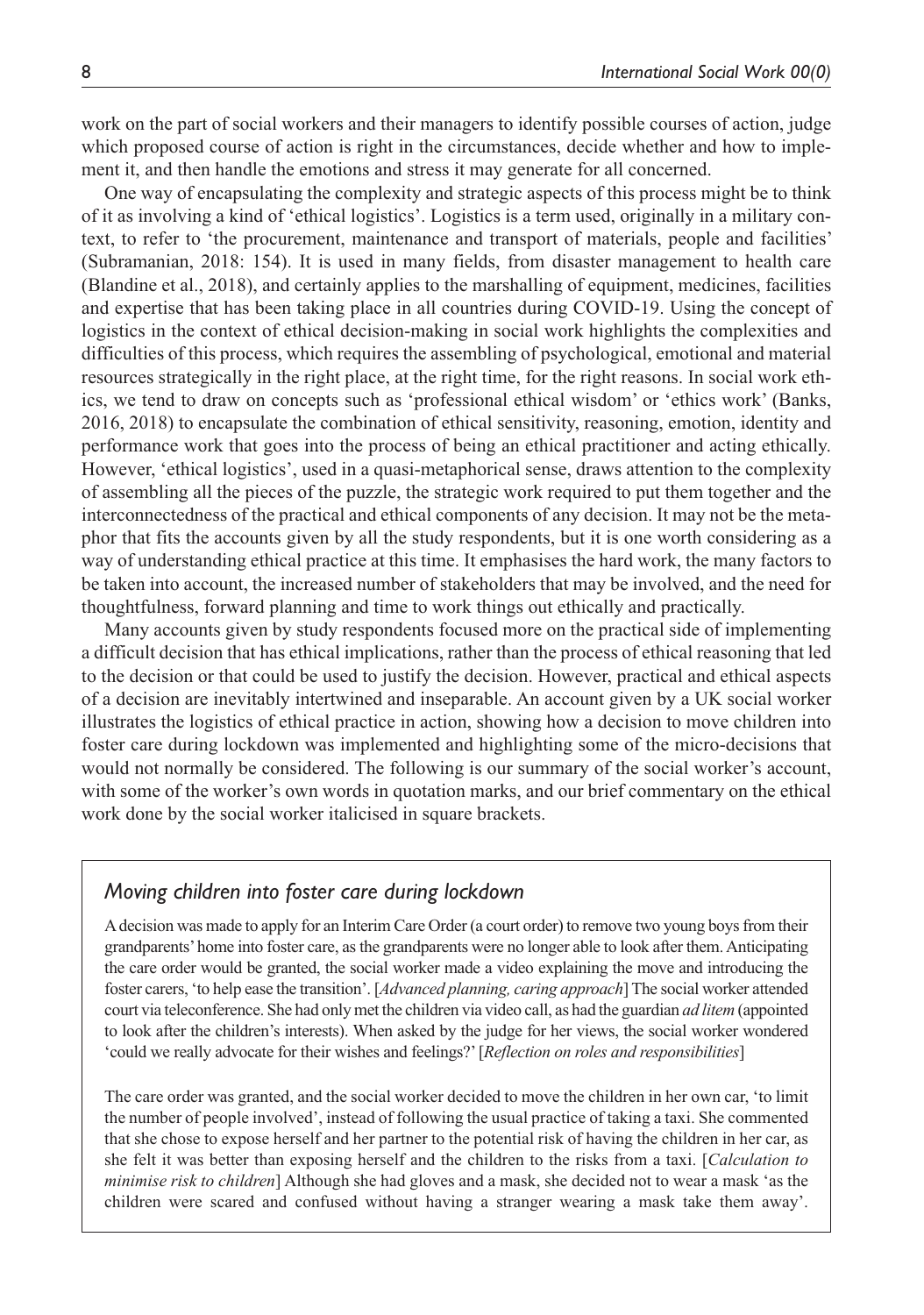[*Balancing health risks against children's feelings*] She was unable to maintain a social distance from the children, having to carry the baby downstairs and hold the hand of the older one while crossing a road. She commented: 'there was no other option'. Similarly, she also came close to the foster carer. [*Recognising need for social distance, but judges it is impossible*] She also 'made the choice to spend time with the children settling them in, as opposed to leaving', while recognising this increased the levels of risk to all parties [*Considered choice to take risk*]

The social worker remarked that she felt 'anxious throughout', receiving little guidance or emotional support from her manager. [*Emotion, anxiety*] She commented: 'I am used to assessing risk in others but now I am a potential risk, and now I am at potential risk. This makes me feel very uneasy'. [*Reflecting on new sources of risk*] She concluded: '. . . despite how I was feeling I was determined to make the move as smooth and easy for the children as their move into foster care will be something they remember for ever'. [*Carrying out her role as well as possible in the interests of the children*]

The mental and physical effort illustrated in this one account is typical of the extra work undertaken by many social workers during COVID-19 just to continue to practise in abnormal circumstances. This social worker used her expertise and sensitivity to make the experience as positive as possible for the children, clearly working within an (unspoken) ethical framework of prioritising care, safety and well-being of the children and all concerned. Whether she took the right actions is hard for an outsider to judge. There were accounts from other social workers about deciding not to move children, not entering houses and meeting with children in a garden. There were also many other accounts of workers feeling, like this one, unsupported by managers and having to work things out for themselves. Given the ethical logistics involved in undertaking this particular move, and many other everyday practices in social work, the value of dialogue with colleagues and managers to talk through options and develop new ways of working is obvious. A very good example of this was given by a social worker in a community service centre in Hong Kong, who reported that concerns were gathered from colleagues about how to continue their work safely, and together they figured out what safety precautions would work best and formulated workable guidelines for service provision. Their motivation for continuing services as near-normally, yet as safely, as possible was the same as that of the UK social worker: a commitment to supporting people in need at a time when needs are greater and inaction risks greater harm. As an Italian social worker commented, 'Sometimes deciding is difficult, especially if the options are both unfavourable, but not deciding is leaving everything to maybe, to uncertainty [which] is even worse'.

### **COVID-19 as a crisis of social justice**

Viruses don't discriminate, societies and systems do. (Schalatek, 2020)

As with many global crises, the COVID-19 pandemic exposes the ways in which social safety nets are frayed. People who are dependent on government and NGO services for basic needs such as food and shelter are thus at increased risk when those services cease to function (Bauer, 2020; Berg-Weger and Morley, 2020; World Bank, 2020). Resource scarcity differentially affects groups without the social or financial capital to vie for goods. Similarly, risks of exposure to the virus through work and caregiving roles are borne more heavily by low-wage, female and minority persons (North, 2020). And the pandemic itself exacts a greater toll on already vulnerable, ill and disenfranchised groups (Rosalsky, 2020). The professionals who responded to our survey gave abundant examples of the ways in which the global pandemic has revealed and worsened existing social inequities. As a social worker in the United States leading a domestic violence programme commented,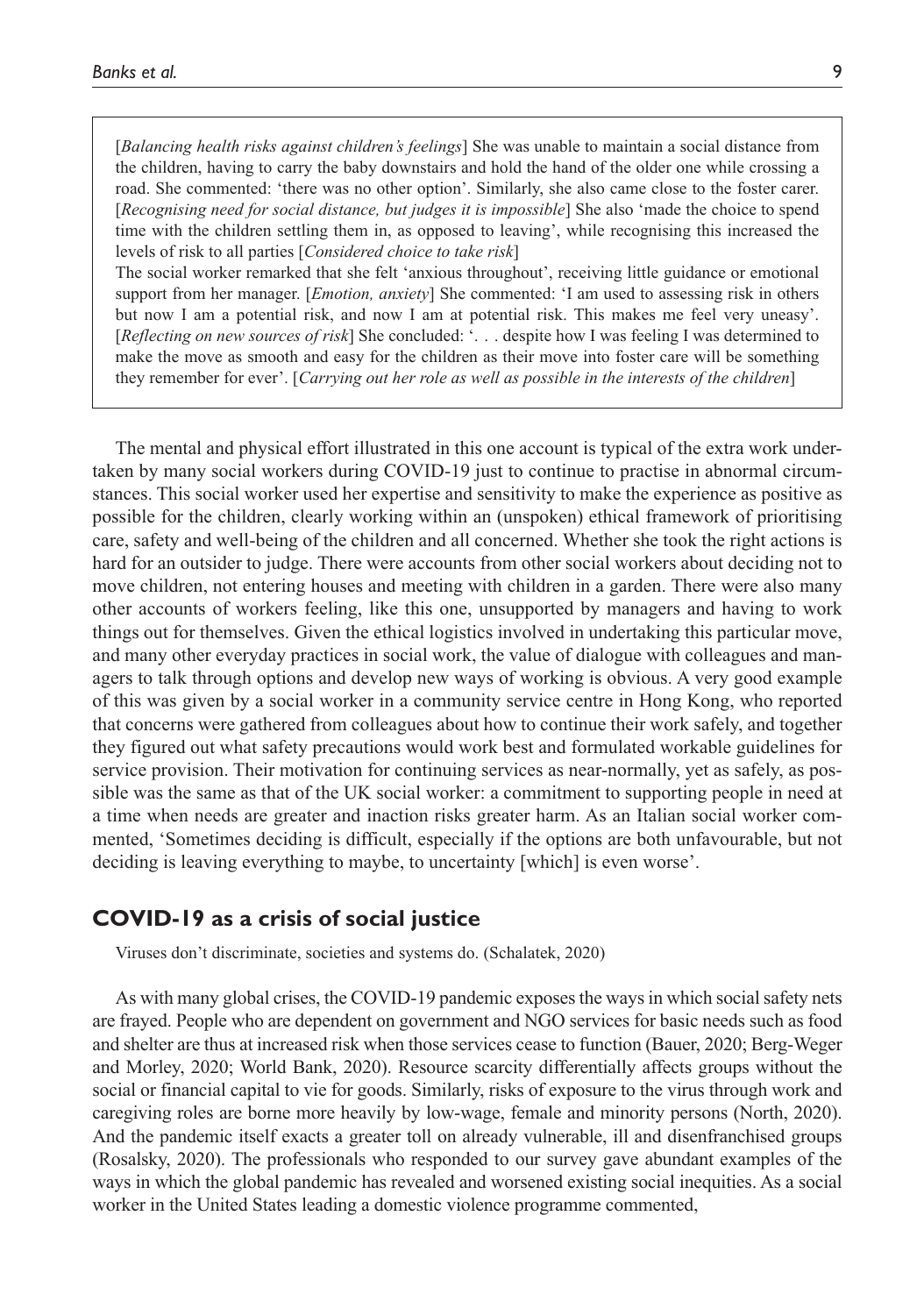It is clear that the current public health crisis is highlighting what we have known for decades, the division between those who have and those who have not is enormous. Trying to balance compassionate accountability, be a part of a criminal legal response to domestic violence, help create safety for survivors and victims AND navigate a global pandemic ethically has been overwhelming.

Study respondents expressed concerns about how already at-risk service users would survive when necessary services were closed to mitigate spread of the virus, curtailed due to worker shortages, or converted to electronic service delivery. Examples they offered included food insecurity as a result of closed schools, isolation in the absence of community centres and the loss of in-home therapeutic services needed to sustain frail children and older people. For service users already vulnerable due to family abuse, drug or alcohol addiction, or suicidal ideation, the loss of support in the pandemic might have injurious, even deadly, consequences.

Not all citizens possess the ability to advocate for needed services or implement measures to protect themselves from the virus (Walter-McCabe, 2020). These distinctions can be linked to long-standing political, socioeconomic, racial and ethnic disparities. The respondents in our study identified the many ways these inequities emerged in the pandemic and the ethical dilemmas that resulted: crowded residential or home conditions, transfers to congregate settings where the rate of infection might be higher, and 'essential' (but often low-wage) workers who faced increased exposure to the virus on the job or via public transit. In our study and others, the ability to access needed tests, work from home or avoid public interaction to procure groceries or medicine was unequally distributed (Van Dorn, et al., 2020).

Another disparity revealed by the pandemic has emerged among those afflicted by COVID-19. Communities of colour, immigrants and the poor have had higher rates of infection and, when infected, more severe results (Oppel et al., 2020). Similarly, the effects of lockdown have been felt disproportionately by the world's poor, including people in low-paid, insecure jobs (Broadbent et al., 2020). While few social workers in the survey noted these population-based incidents, they did identify the underlying vulnerabilities that create disproportionate risk. In this respect, we find similarities with other data about the stratified risks embedded in the lack of basic health care, higher rates of underlying health conditions and entrenched biases about which groups in society are worthy of rescue. As North (2020) comments in relation to the United States:

Overall, the lesson of the pandemic so far is that while the virus itself can infect anyone, those hit hardest by the national and worldwide crisis around it are those who were already hurting – experiencing racism, housing instability, job insecurity, and other ills that disproportionately affect marginalized communities around the country.

### **Rethinking and reconstructing social work**

While many respondents focused on the immediate challenges faced during the COVID-19 pandemic, some reflected on the lessons learned and the implications for social work in the future, and for re-designing social policies to address more adequately the needs of people and communities and engage with general injustices. The need for more investment in social care and social and community development was a key theme. In many countries, the virus outbreak has exposed weaknesses in under-funded and under-valued social services. In countries where social workers felt their profession was not yet recognised (as described by respondents from Brunei, Congo, Guinea and Nigeria, for example), social workers were involved in strengthening community support networks, as the existing state and NGO services did not have the capacity to cope with the increased material, psychological and educational needs.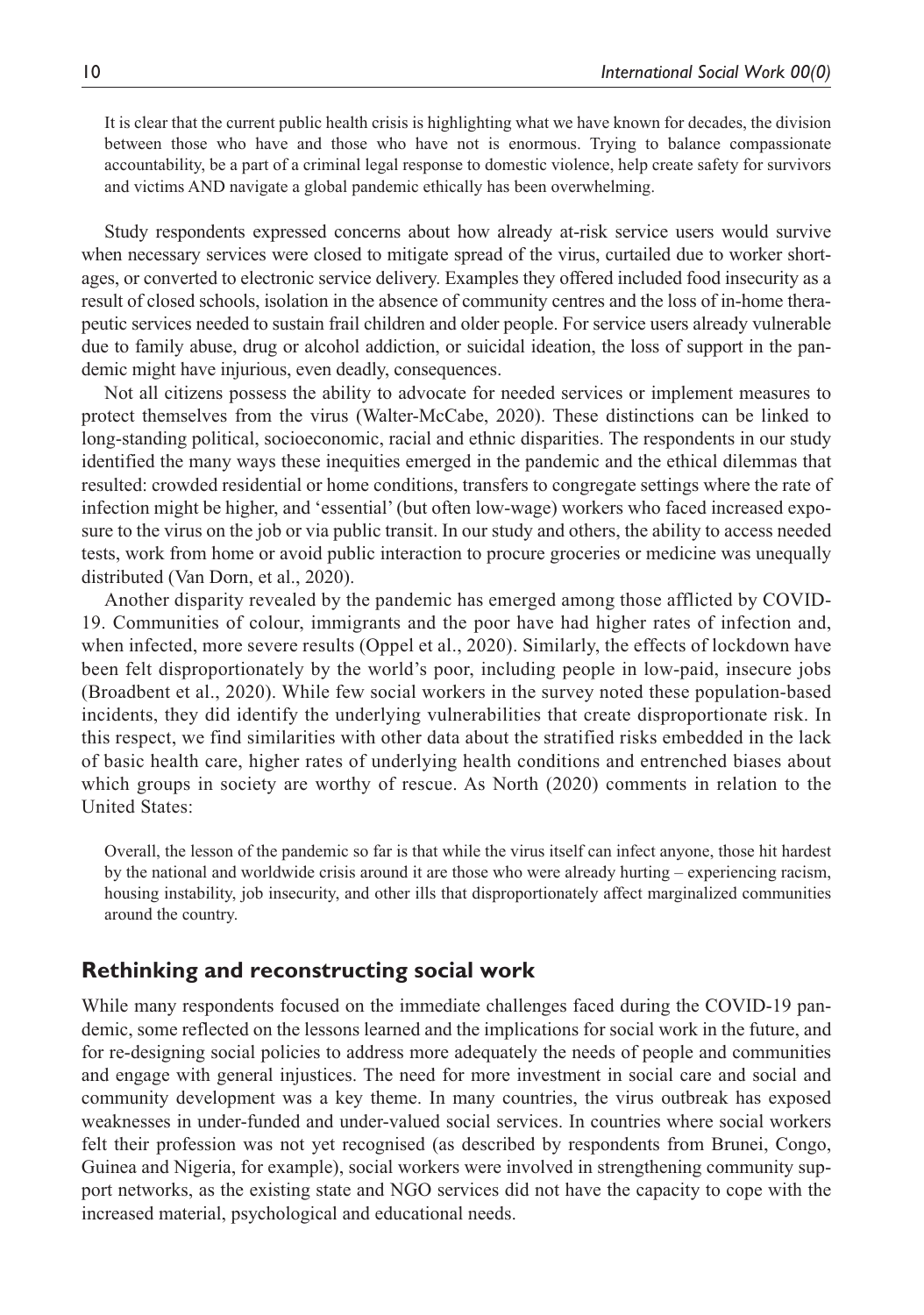The experience of the pandemic has also highlighted the importance of community-based and voluntary support networks in neighbourhoods and communities of interest and identity in all parts of the world. The role of social workers and community development workers in facilitating these networks has been crucial (Deng, 2020; Truell, 2020). While this response might be easier in more communal societies with already-established formal or informal community infrastructures, social workers elsewhere expressed the need for more community-based work as well as for more interdisciplinary and inter-agency cooperation. The coordination between services is fundamental to address multi-dimensional problems and to improve services.

Social workers in many countries, including Canada, France, Spain, USA and Slovenia, pointed out that social work is both a value-based and science-based profession, and that rapid responses need to be developed collaboratively and tested with rigour before implementation. Yet while there were many examples of thoughtful and creative practice by individuals, as a Spanish social worker commented, 'The ethical challenge is more structural and organizational than personal'. The capacity to adapt to change should be one of the characteristics of social work. It is therefore necessary to learn from the pandemic, look for new strategies and consider what kind of profession social work should be. Several respondents reported that the procedural guidelines in place, often issued by central or local governments, were insufficient, confusing and detached from real-life situations. This is where social work could provide insights for policy planning, based on practitioners' expertise in understanding first-hand the needs of people and communities.

The crucial role of social workers in working with the social, psychological and household-level economic impact of the virus and the need for greater respect and visibility for the role of social work were highlighted. This was prominent both in countries where social work is still considered an emerging profession and in those with long-standing traditions of social work. In the former, the concern was to raise the profile of social workers as key professionals alongside health care workers. In the latter, a primary concern was how to maintain the autonomy of the profession and counter the dangers of managerialism, further bureaucratisation and the instrumentalisation of social work in the cause of the pandemic. A French social worker, referring to the practice of social workers being recruited to count and monitor COVID-infected people, vividly described them as 'brigades of guardian angels'. This respondent warned against social workers being employed in practices that are not the profession's own, and that may be more controlling than empowering and thus run counter to the profession's ethical principles. This thinking was echoed by a Dutch social worker, who noted that while the warm-hearted charitable provision of material and psychological support to the needy made social workers feel good, in the long term the charity approach is disempowering and may even impede the development of essential community-based networks and independent, sustainable community organisations.

Several social workers expressed concerns that practices developed during the pandemic involving little or no personal contact might linger on or be installed permanently, due to being relatively efficient and low in cost. The importance of guarding against what Aluffi Pentini and Lorenz (2020) call 'digital erosion' was regarded as crucial (p. 6). Many felt that the practice realities during COVID-19 have exposed existing weaknesses in the social work profession, thus providing an opportunity to reflect on the nature and practice of social work, how the profession might be better prepared for similar situations in the future and might regain its professional confidence. Amid social workers' concerns for the undermining of the profession's role and autonomy, on a more positive note, an Italian social worker suggested that there had been productive learning from the pandemic experience, describing the process of going from 'work as usual' to unusual ways of working. This social worker commented,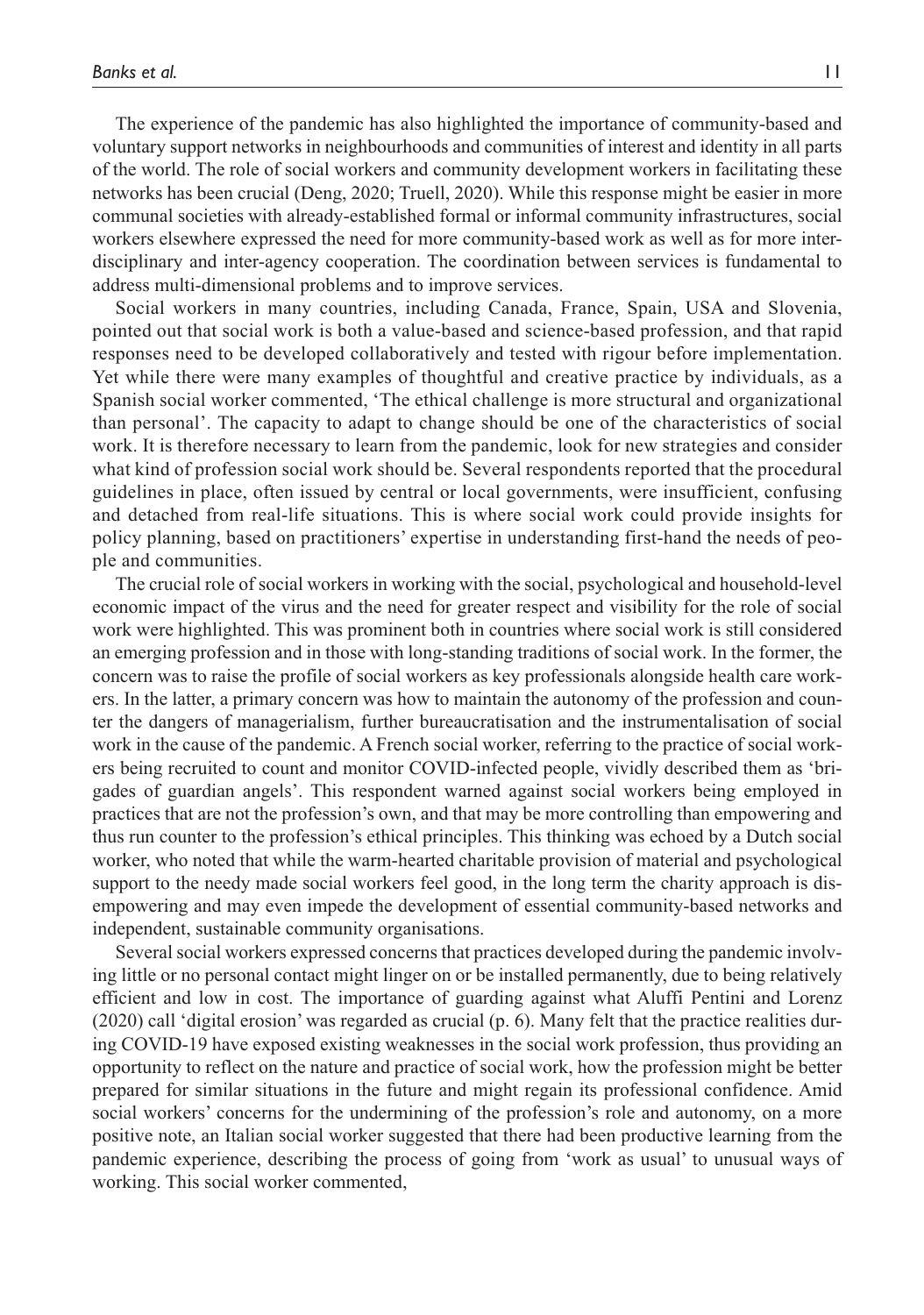I believe that on the whole, from my personal and professional point of view, the difficulties caused by the emergency have brought more innovation and farsightedness rather than negative consequences.

While not all respondents shared the sentiments of hope expressed by this Italian social worker, it is important for the social work profession to identify the opportunities arising from the experience of the pandemic and to remain 'vigilant and hopeful on human rights' (O'Leary and Tsui, 2020: 417). We can learn from the creativity of practitioners around the world in advocating for greater social justice and working to re-invigorate social work as a communitybased empowering practice with social change at its heart (see IFSW, 2020; Miller and Lee, 2020; Truell, 2020).

### **Concluding comments**

In asking for accounts of ethical challenges, we invited people to share their experiences of difficult situations, when they struggled to work out what was right, or were unable to treat people with respect, accord them the dignity they deserved or support them in the ways they needed. The ethical complexities of working in pandemic conditions of risk, uncertainty and stark inequities were vividly communicated, showing the efforts needed to assemble the required psychological and material resources to practise as ethically and effectively as possible – what we call 'ethical logistics'. However, alongside accounts of exhaustion, anxiety and fear, there were also stories of creative responses, caring practice and pride at belonging to a profession whose members have a commitment to being compassionate, fair, resourceful and working for societal change. This is heartening, but as the social worker from Brunei quoted earlier said, 'As a social worker it is not a work of one, it needs togetherness and cooperation from different agencies to help with the decision making'.

If social workers collectively are to play an effective role during the COVID-19 pandemic, other crises, and beyond, then international agencies, governments, professional associations and employers all have a part to play alongside social workers in creating the conditions for ethical practice. It is vital that governments recognise the critical role played by social workers, ensuring provision of necessary protective equipment and issuing clear guidelines on how to maintain social work services with a commitment to human rights and social justice during a pandemic. Professional associations, employers and social workers themselves must also be prepared collectively to rethink how to apply professional values and principles in new contexts, taking time to examine critically the full ethical implications of digital working, new types of risk assessments and the reconfiguring of welfare provision in the context of the exacerbation of the inequities experienced by people who use or need social work services.

#### **Acknowledgements**

Thanks to all the social workers, students and academics who took time away from their busy lives to share their insights and experiences; national and provincial associations of social workers for distributing the survey; members of the IFSW Ethics Commission and IFSW staff for their support; Didier Dubasque, Audrey Gonin, Brenda Harvey, Annalisa Pasini, Maria Sanfelia, Sirpa Saario and Viktor Virag for additional translation and interviews; Mariko Kimura and Viktor Virag for work on the Japanese survey; Teresa Bertotti for ongoing support and encouragement; and Durham University for financial assistance.

#### **Declaration of conflicting interests**

The author(s) declared no potential conflicts of interest with respect to the research, authorship and/or publication of this article.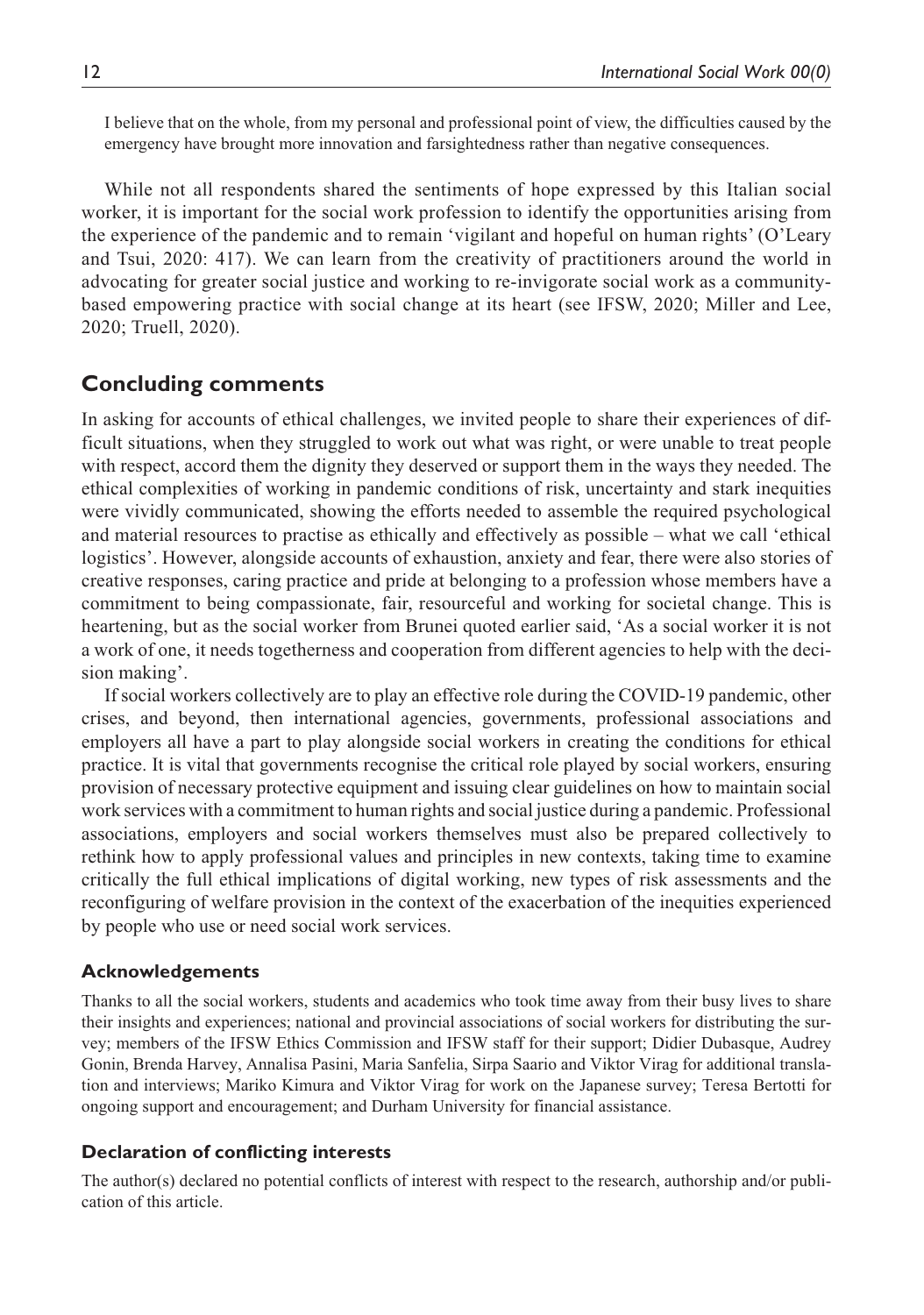#### **Funding**

The author(s) disclosed receipt of the following financial support for the research, authorship and/or publication of this article: A small grant for research assistance was received from Durham University (UK) from the Economic and Social Research Council Impact Acceleration Account, reference ES/T501888/1.

#### **ORCID iDs**

Sarah Banks D <https://orcid.org/0000-0002-2529-6413> Tian Cai **D** <https://orcid.org/0000-0002-4540-5680> Jane Shears **D** <https://orcid.org/0000-0002-7618-1456> María Jesús Úriz D <https://orcid.org/0000-0001-6695-9140>

#### **References**

- Aluffi Pentini, A. and W. Lorenz (2020) 'The Corona Crisis and the Erosion of "the Social" Giving a Decisive Voice to the Social Professions', *European Journal of Social Work*. Available online at: [https://](https://www-tandfonline-com.ezphost.dur.ac.uk/doi/full/10.1080/13691457.2020.1783215) [www-tandfonline-com.ezphost.dur.ac.uk/doi/full/10.1080/13691457.2020.1783215](https://www-tandfonline-com.ezphost.dur.ac.uk/doi/full/10.1080/13691457.2020.1783215) (accessed 13 July 2020).
- Banks, S. (2016) 'Everyday Ethics in Professional Life: Social Work as Ethics Work', *Ethics and Social Welfare* 10(1): 35–52.
- Banks, S. (2018) 'Practising Professional Ethical Wisdom: The Role of "Ethics Work" in the Social Welfare Field', in D. Carr (ed.) *Cultivating Moral Character and Virtue in Professional Practices*, pp. 55–69. Abingdon: Routledge.
- Banks, S., T. Cai, E. de Jonge, J. Shears, M. Shum, A.M. Sobočan, K. Strom, R. Truell, M. J. Úriz and M. Weinberg (2020) *Ethical Challenges for Social Workers during Covid-19: A Global Perspective*. Rheinfelden: International Federation of Social Workers. Available online at: [https://www.ifsw.org/wp](https://www.ifsw.org/wp-content/uploads/2020/07/2020-06-30-Ethical-Challenges-Covid19-FINAL.pdf)[content/uploads/2020/07/2020-06-30-Ethical-Challenges-Covid19-FINAL.pdf](https://www.ifsw.org/wp-content/uploads/2020/07/2020-06-30-Ethical-Challenges-Covid19-FINAL.pdf) (accessed 13 July 2020).
- Bauer, L. (2020) 'The COVID-19 Crisis Has Already Left Too Many Children Hungry in America', *Brookings*. Available online at: [https://www.brookings.edu/blog/up-front/2020/05/06/the-covid-19-cri](https://www.brookings.edu/blog/up-front/2020/05/06/the-covid-19-crisis-has-already-left-too-many-children-hungry-in-america/)[sis-has-already-left-too-many-children-hungry-in-america/](https://www.brookings.edu/blog/up-front/2020/05/06/the-covid-19-crisis-has-already-left-too-many-children-hungry-in-america/) (accessed 13 July 2020).
- Berg-Weger, M. and J. Morley (2020) 'Loneliness and Social Isolation in Older Adults during the COVID-19 Pandemic: Implications for Gerontological Social Work', *The Journal of Nutrition, Health & Aging* 24(5): 456–8.
- Blandine, A., B. Smail and M. Bourlakis (2018) 'Healthcare Logistics and Supply Chain Issues and Future Challenges', *Supply Chain Forum: An International Journal* 19(1): 1–3.
- Broadbent, A., D. Walker, K. Chalkidou, R. Sullivan and A. Glassman (2020) 'Lockdown Is Not Egalitarian: the Costs Fall on the Global Poor', *The Lancet* 396: 21–2.
- Deng, S. (2020) 'Social Resilience Construction in the Epidemic Crisis and Social Work Positioning', *Journal of Social Work (China)* 287(2) (English abstract of article published in Chinese. DOI: 10.3969/j.issn.1672-4828.2020.02.009). Available online at: [https://oversea-cnki-net.ezphost.dur](https://oversea-cnki-net.ezphost.dur.ac.uk/KXReader/Detail?dbcode=CJFD&filename=SHGO202002010&uid=WEEvREcwSlJHSldRa1FhcTdnTnhYWU9PcmR3d1JEUFJ4YWQ2MHkzbExpND0=$9A4hF_YAuvQ5obgVAqNKPCYcEjKensW4IQMovwHtwkF4VYPoHbKxJw!!) [.ac.uk/KXReader/Detail?dbcode=CJFD&filename=SHGO202002010&uid=WEEvREcwSlJHSldRa1](https://oversea-cnki-net.ezphost.dur.ac.uk/KXReader/Detail?dbcode=CJFD&filename=SHGO202002010&uid=WEEvREcwSlJHSldRa1FhcTdnTnhYWU9PcmR3d1JEUFJ4YWQ2MHkzbExpND0=$9A4hF_YAuvQ5obgVAqNKPCYcEjKensW4IQMovwHtwkF4VYPoHbKxJw!!) [FhcTdnTnhYWU9PcmR3d1JEUFJ4YWQ2MHkzbExpND0=\\$9A4hF\\_YAuvQ5obgVAqNKPC](https://oversea-cnki-net.ezphost.dur.ac.uk/KXReader/Detail?dbcode=CJFD&filename=SHGO202002010&uid=WEEvREcwSlJHSldRa1FhcTdnTnhYWU9PcmR3d1JEUFJ4YWQ2MHkzbExpND0=$9A4hF_YAuvQ5obgVAqNKPCYcEjKensW4IQMovwHtwkF4VYPoHbKxJw!!) [YcEjKensW4IQMovwHtwkF4VYPoHbKxJw!!](https://oversea-cnki-net.ezphost.dur.ac.uk/KXReader/Detail?dbcode=CJFD&filename=SHGO202002010&uid=WEEvREcwSlJHSldRa1FhcTdnTnhYWU9PcmR3d1JEUFJ4YWQ2MHkzbExpND0=$9A4hF_YAuvQ5obgVAqNKPCYcEjKensW4IQMovwHtwkF4VYPoHbKxJw!!) (accessed 13th July 2020).
- International Federation of Social Workers (IFSW) (2018) *Global Social Work Statement of Ethical Principles*. Rheinfelden: International Federation of Social Workers. Available online at: [https://www.](https://www.ifsw.org/statement-of-ethical-principles/?hub=main) [ifsw.org/statement-of-ethical-principles/?hub=main](https://www.ifsw.org/statement-of-ethical-principles/?hub=main) (accessed 13 July 2020).
- International Federation of Social Workers (IFSW) (2020) *The Social Work Response to Covid-19 Six Months on: Championing Changes in Services and Preparing for Long-Term Consequences*. Rheinfelden: International Federation of Social Workers. Available online at: [https://www.ifsw.org/wp-content/](https://www.ifsw.org/wp-content/uploads/2020/07/2020-07-01-SW-Response-to-COVID-19-Six-Months-On.pdf) [uploads/2020/07/2020-07-01-SW-Response-to-COVID-19-Six-Months-On.pdf](https://www.ifsw.org/wp-content/uploads/2020/07/2020-07-01-SW-Response-to-COVID-19-Six-Months-On.pdf) (accessed 13 July 2020).
- McAuliffe, D. (2014) *Interprofessional Ethics: Collaboration in the Social, Health and Human Services*. Port Melbourne: Cambridge University Press.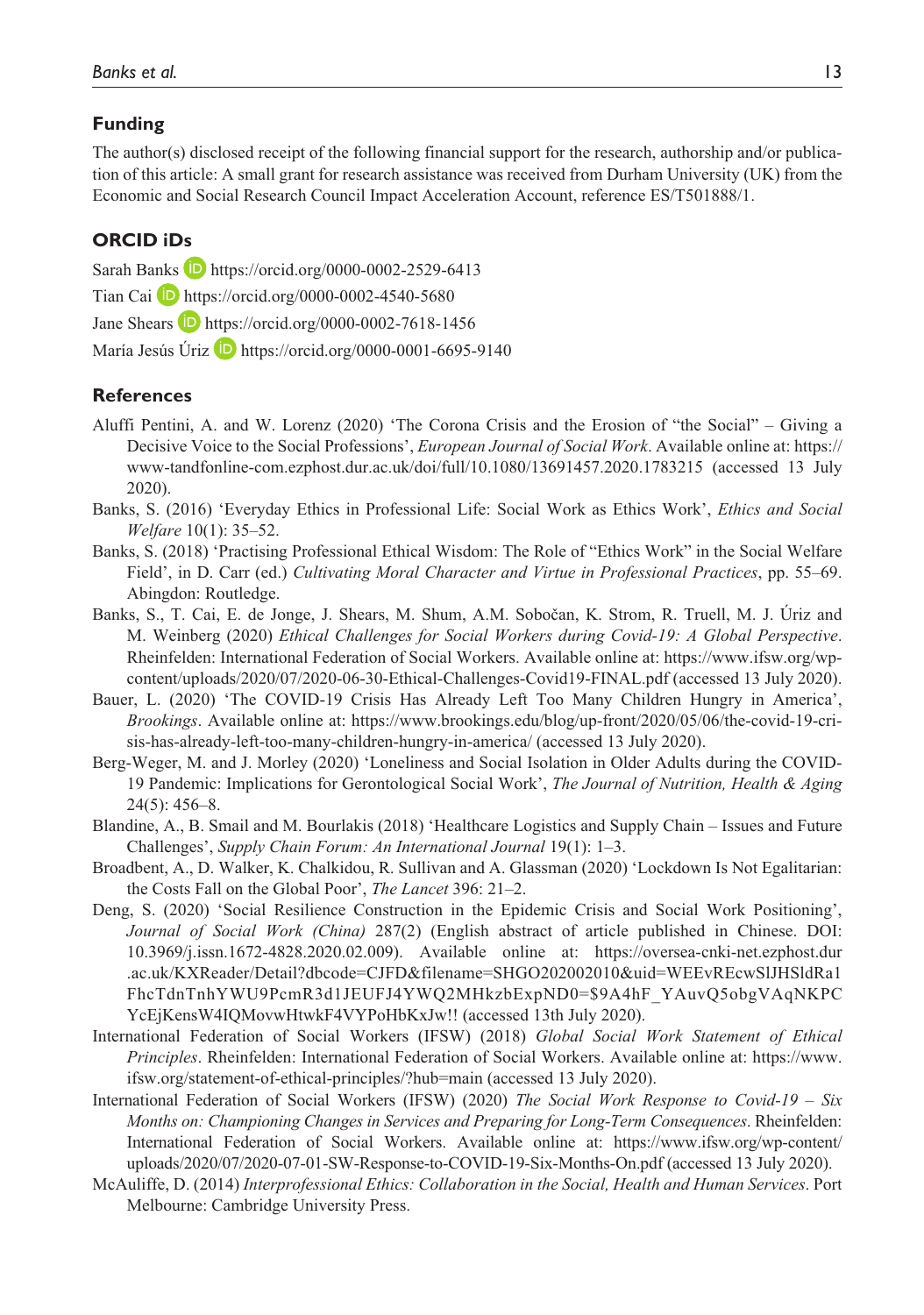- Miller, V. and H. Lee (2020) 'Social Work Values in Action during COVID-19', *Journal of Gerontological Social Work*. Available online at: [https://www.tandfonline.com/doi/abs/10.1080/01634372.2020.17697](https://www.tandfonline.com/doi/abs/10.1080/01634372.2020.1769792?journalCode=wger20) [92?journalCode=wger20](https://www.tandfonline.com/doi/abs/10.1080/01634372.2020.1769792?journalCode=wger20) (accessed 13 July 2020).
- North, A. (2020) 'Every Aspect of the Coronavirus Pandemic Exposes America's Devastating Inequalities', *Vox*. Available online at: [https://www.vox.com/2020/4/10/21207520/coronavirus-deaths-economy](https://www.vox.com/2020/4/10/21207520/coronavirus-deaths-economy-layoffs-inequality-covid-pandemic)[layoffs-inequality-covid-pandemic](https://www.vox.com/2020/4/10/21207520/coronavirus-deaths-economy-layoffs-inequality-covid-pandemic) (accessed 13 July 2020).
- O'Leary, P. and M.-S. Tsui (2020) 'Social Work's Role during and after the Pandemic: Keeping Vigilant and Hopeful on Human Rights', *International Social Work* 63(4): 417–8.
- Oppel, R. Jr., R. Gebeloff, K. Lai, W. Wright and M. Smith (2020) 'The Fullest Look Yet at the Racial Inequity of Coronavirus', *New York Times*. Available online at: [https://www.nytimes.com/interactive/2020/07/05/](https://www.nytimes.com/interactive/2020/07/05/us/coronavirus-latinos-african-americans-cdc-data.html) [us/coronavirus-latinos-african-americans-cdc-data.html](https://www.nytimes.com/interactive/2020/07/05/us/coronavirus-latinos-african-americans-cdc-data.html) (accessed 13 July 2020).
- Rosalsky, G. (2020) 'How the Crisis Is Making Racial Inequality Worse' *Planet Money*. Available online at: [https://www.npr.org/sections/money/2020/05/26/860913793/how-the-crisis-is-making-racial-inequality](https://www.npr.org/sections/money/2020/05/26/860913793/how-the-crisis-is-making-racial-inequality-worse)[worse](https://www.npr.org/sections/money/2020/05/26/860913793/how-the-crisis-is-making-racial-inequality-worse) (accessed 13 July 2020).
- Schalatek, L. (2020) 'The Invisible Coronavirus Makes Systemic Gender Inequalities and Injustices Visible', *Heinrich-Böll-Stiftung*. Available online at: [https://us.boell.org/en/2020/04/30/invisible-coronavirus](https://us.boell.org/en/2020/04/30/invisible-coronavirus-makes-systemic-gender-inequalities-and-injustices-visible?utm_source=website)[makes-systemic-gender-inequalities-and-injustices-visible?utm\\_source=website](https://us.boell.org/en/2020/04/30/invisible-coronavirus-makes-systemic-gender-inequalities-and-injustices-visible?utm_source=website) (accessed 13 July 2020).
- Subramanian, R. (2018) *Disaster Management*. New Delhi: Vikas Publishing.
- Truell, R. (2020) *Covid-19: The Struggle, Success and Expansion of Social Work*. Rheinfelden: International Federation of Social Workers. Available online at: [www.ifsw.org/covid-19-the-struggle-success-and](www.ifsw.org/covid-19-the-struggle-success-and-expansion-of-social-work)[expansion-of-social-work](www.ifsw.org/covid-19-the-struggle-success-and-expansion-of-social-work) (accessed 13 July 2020).
- Van Dorn, A., R. Cooney and M. Sabin (2020) 'COVID-19 Exacerbating Inequalities in the US', *The Lancet* 395: 1243–4.
- Walter-McCabe, H. (2020) 'Coronavirus Pandemic Calls for an Immediate Social Work Response', *Social Work in Public Health* 35(3): 69–72.
- World Bank (2020) 'Food Security and COVID-19'. Available online at: [https://www.worldbank.org/en/](https://www.worldbank.org/en/topic/agriculture/brief/food-security-and-covid-19) [topic/agriculture/brief/food-security-and-covid-19](https://www.worldbank.org/en/topic/agriculture/brief/food-security-and-covid-19) (accessed 13 July 2020).

#### **Author biographies**

Sarah Banks is Professor of Applied Social Sciences in the Department of Sociology and Co-director of the Centre for Social Justice and Community Action, Durham University, UK.

Tian Cai is a doctoral student in the Department of Sociology, Durham University, UK.

Ed de Jonge is Associate Professor at the University of Applied Sciences, Utrecht, The Netherlands.

Jane Shears is Head of Professional Development with the British Association of Social Workers, and Ethics Commissioner for the Europe region of the International Federation of Social Workers.

Michelle Shum is Assistant Professor in the Department of Social Work, Programme Director of Master of Social Science in Social Work, Hong Kong Baptist University, Hong Kong.

Ana M. Sobočan is Assistant Professor and researcher at the Faculty for Social Work, University of Ljubljana, Slovenia.

Kim Strom is the Theimann Professor of Ethics and Professional Practice at the School of Social Work, University of North Carolina at Chapel Hill, USA.

Rory Truell is the Secretary-General of the International Federation of Social Workers and Honorary Professor of Social Work at the University of Essex, UK.